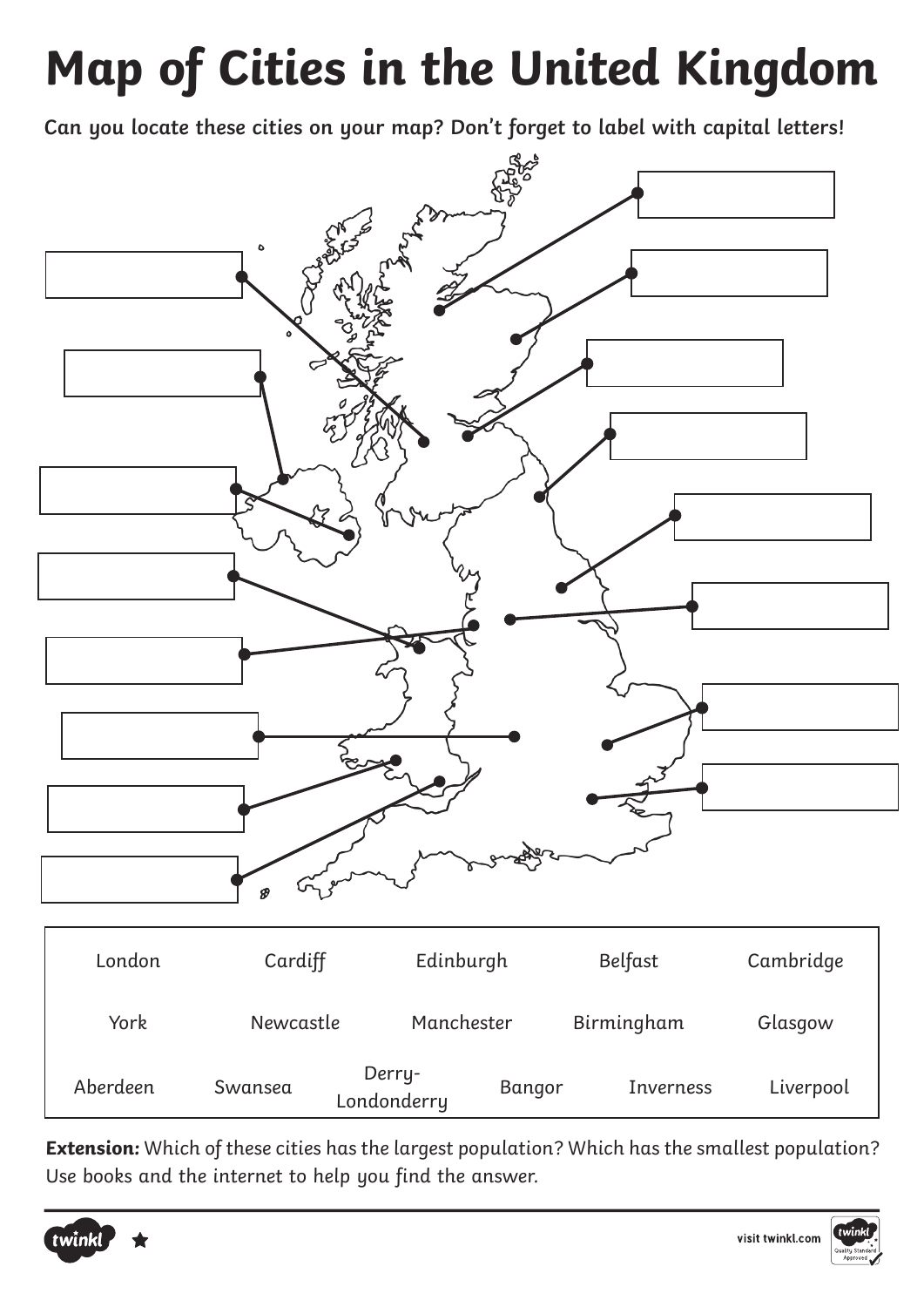## **Map of Cities in the United Kingdom**

**Find out the name of the cities marked on your map below and label them. Don't forget to use capital letters!**



**Extension:** Choose one of these cities to research. Find out 5 interesting facts about the city you choose.



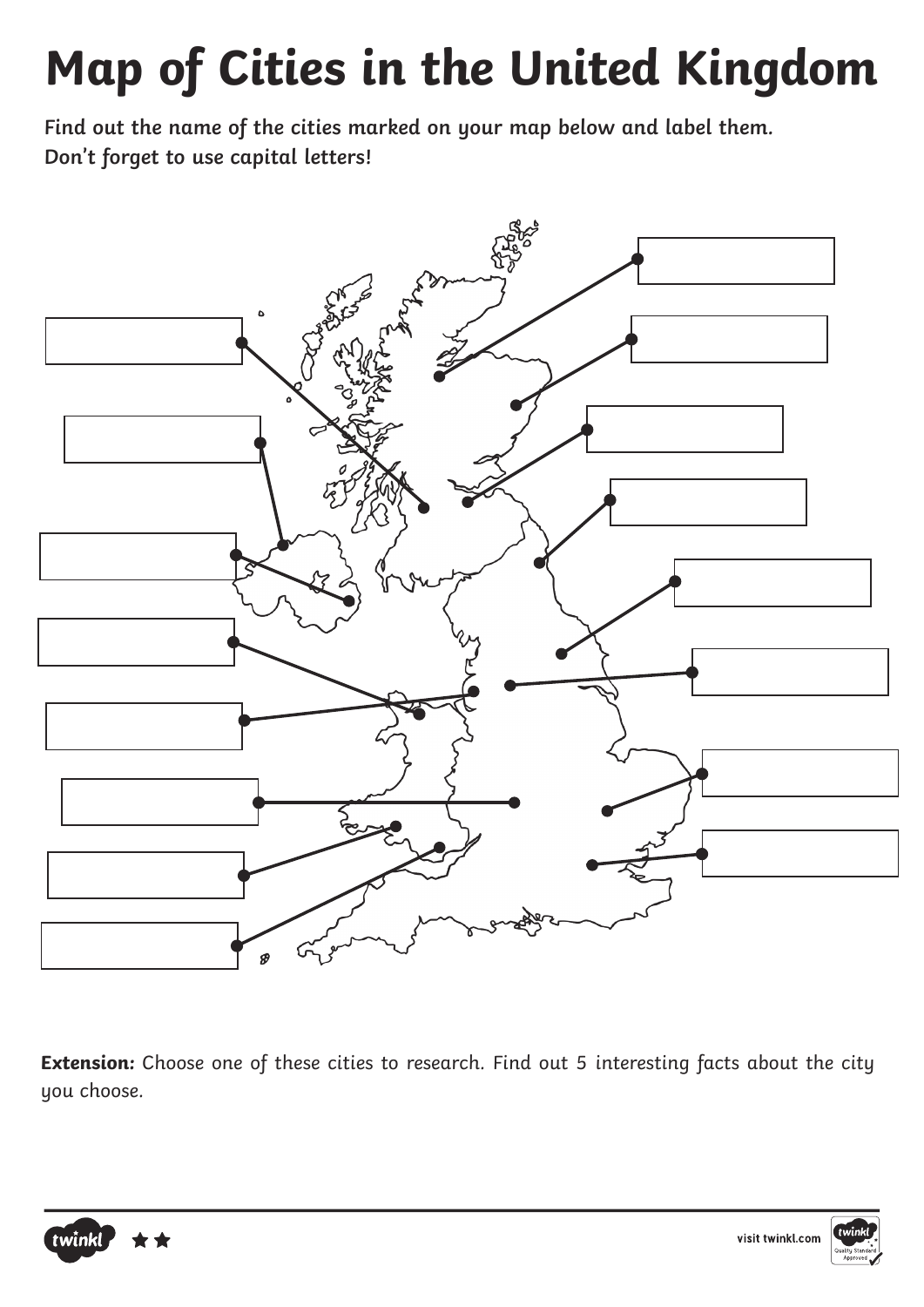## **Map of Cities in the United Kingdom**

**Can you locate these cities on your map? Don't forget to label with capital letters.**



| London   | Cardiff   | Edinburgh             |        | Belfast          | Cambridge |
|----------|-----------|-----------------------|--------|------------------|-----------|
| York     | Newcastle | Manchester            |        | Birmingham       | Glasgow   |
| Aberdeen | Swansea   | Derry-<br>Londonderry | Bangor | <b>Inverness</b> | Liverpool |

**Extension:** Choose two different cities. Compare them and write notes about what is similar and what is different about them.